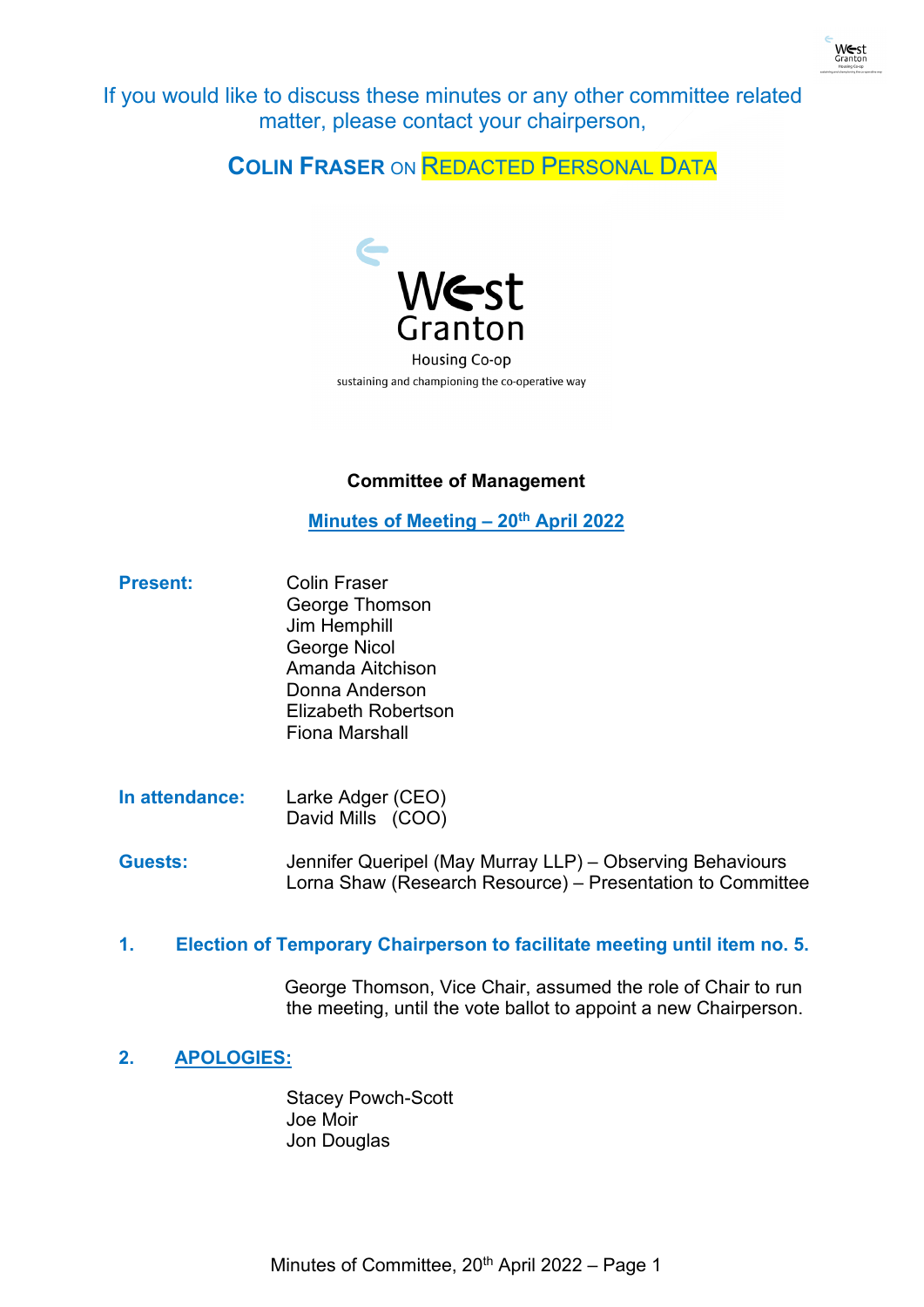

### **3. MINUTES OF MEETING 16th March 2022**

The Minutes of the meeting held 16th March 2022 were **approved** by Committee.

# **4. MATTERS ARISING FROM THE MINUTES**

There were NIL matters arising from the previous minutes.

### **5. DECLARATIONS OF INTEREST**

There were NIL declarations of Interest.

#### **6. ELECTION OF A NEW CHAIRPERSON**

The Vice Chair assumed the role of Chairperson to oversee the election of a new Chairperson. Events were monitored by the CEO, COO and a Governance Consultant observer.

#### **Chairperson**

A ballot to propose and vote for a new Chairperson was held. 2 Committee members were proposed and the Chair was announced as Colin Fraser by a majority decision.

#### **2nd Vice Chair**

As Colin Fraser had previously held the position of  $2<sup>nd</sup>$  Vice Chair, a secondary ballot to propose and vote for a new 2<sup>nd</sup> Vice Chair was held. 3 Committee members were proposed and the 2<sup>nd</sup> Vice Chair was announced as Jim Hemphill by a majority decision.

The Vice Chair passed control of the meeting to the new Chair, Colin Fraser, who continued with the business of the committee meeting.

#### **7. WGHC Tenant Satisfaction Survey Results (Appendix 1)**

18.45hrs: Lorna Shaw of Research Resource joined the meeting, via Zoom, to present to committee the headline results of the Tenant Satisfaction Survey undertaken during February 2022.

Lorna presented to committee for approx. 15/20minutes with various statistics and findings from the TSS. Committee members asked for clarification on some findings and results to better understand the rationale of the results. Overall, WGHC have returned an outstanding survey.

#### • **Committee noted the report.**

Committee members thanked Lorna for her presentation and she, subsequently, left the meeting at 19.02hrs.

# **8. Engagement Plan (SHR) (Appendix 2)**

The Chair re-read the SHR engagement plan, verbatim, to committee members. Thereafter, the CEO informed and further explained SHR concerns and the contents and reasons for the Governance Improvement Action Plan.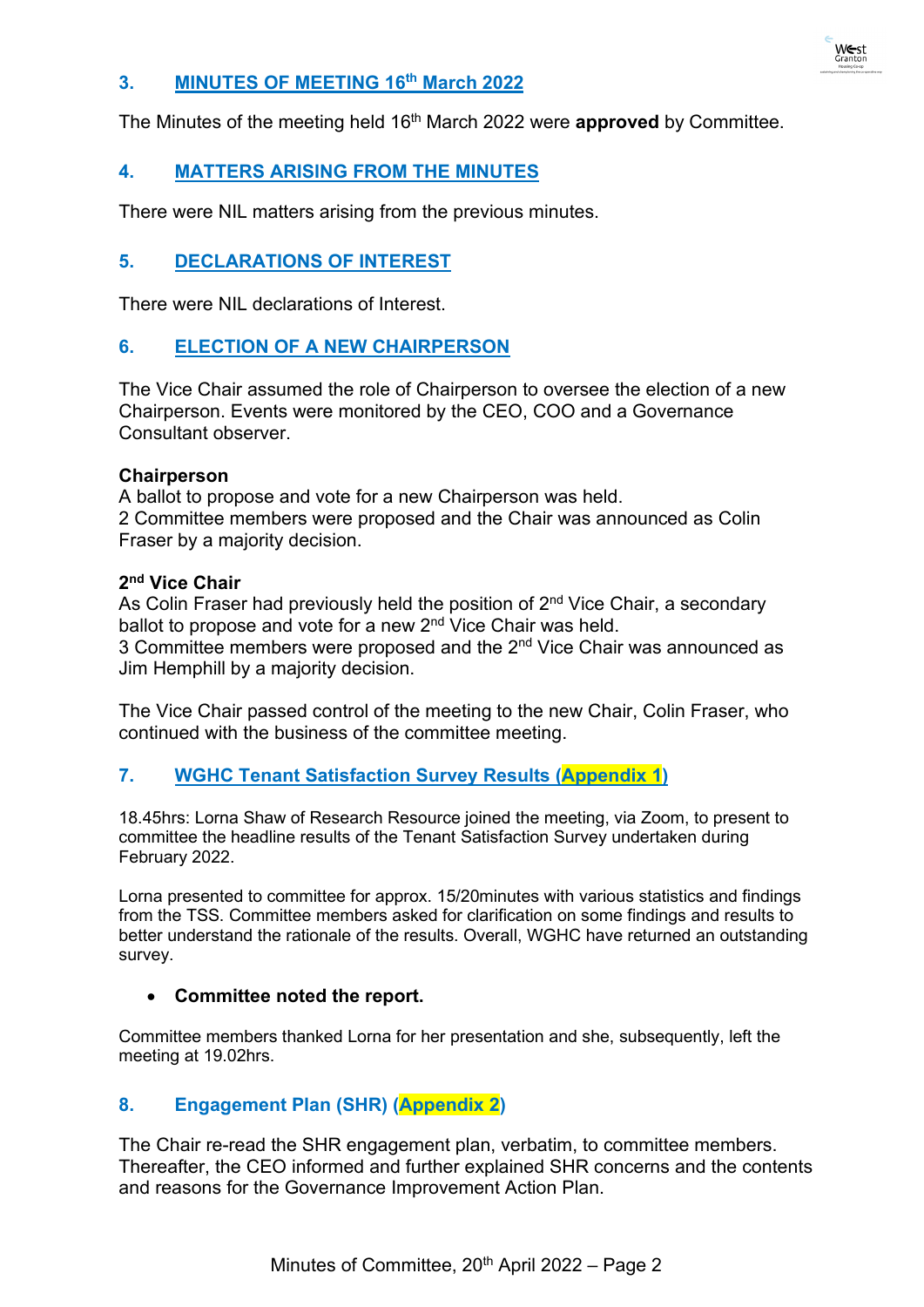Various committee members, the Chair and the CEO held discussions regarding the Governance Improvement Action Plan.

- **Committee noted the report.**
- **Committee discussed the Governance Improvement Action Plan**

# **9. FINANCE AND ADMINISTRATION**

# 9a. Cash in Bank

All cash balances across the 5 x WGHC bank accounts were presented and a summary total provided, which stood at £1.35million. There was a decrease of £330k from the figure reported to Committee in March due to the expenditure incurred within the kitchen replacement programme.

# • **Committee noted the report.**

### 9b. Corporation Tax Declaration

The CEO confirmed to the Committee of Management that WGHC had paid the Corporation Tax due to HMRC for the preceding financial year 2021; this payment was due by 1<sup>st</sup> January 2022. The sum paid was £901.55

### • **Committee noted the report.**

#### 9c. Approved Contractors List (Appendix 4)

#### Section 11 of the WGHC Financial Regulations Policy states that:

WGHC will maintain an approved lists of contractors, suppliers and consultants from whom most works, supplies and services should be procured. The Committee must approve any additions to or deletions from the list.

- 4 Contractors were added
- 1 Contractor were removed

Committee asked why some of the Contractors were being added and removed and an operational explanation was provided to Committee by the COO.

• **Committee approved the changes to the approved contractors list.**

# **10. REPAIRS AND MAINTENANCE UPDATE**

Kitchen Replacement Programme.

The replacement kitchen programme is now complete. Of the 72 properties in the area 71 were completed with one tenant refusing a new kitchen. The final cost for this project came in at **£406,084.06** inclusive of VAT. This was 6% over budget.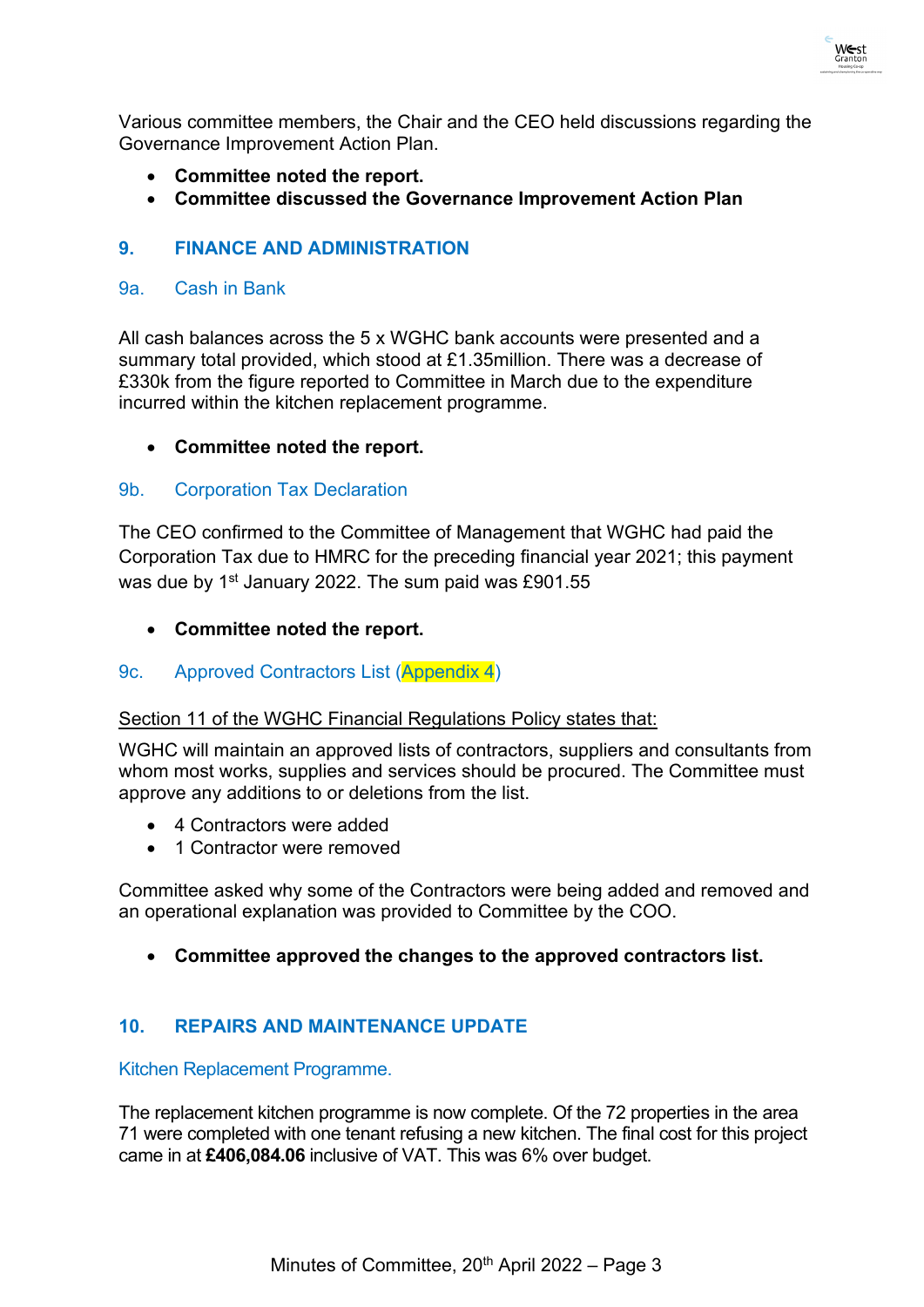

### Bathroom / Toilet Replacement Programme

This consists of 100 properties in Granton Mill Crescent, Granton Mill Drive, Granton Mill Gait and Granton Mains Bank. These properties are now due a bathroom replacement and we plan to undertake the replacements later in this financial year.

# • **Committee noted the report.**

# **11. Changeworks (Appendix 3)**

Committee read and discussed the Changeworks proposal regarding EESSH2 Social Housing Strategy Development. The CEO sought approval from Committee to commission a report costing £8k to undertake a property analysis with the aim of assisting WGHC work toward EESHH2.

• **Committee approved the proposal and authorised CEO to engage.**

#### **12. Governance**

### 12a. Governance and Compliance Report

Committee were provided with an overview of Governance & Compliance within WGHC including assurance with regard to policy, procedures, statutory returns etc. The COO confirmed that WGHC have not received any FOI requests or SARs during the past month. It was re-iterated that there was one SHR notifiable event reported and recorded.

# • **Committee noted the report.**

#### 12b. Membership and Use of the Company Seal

Since the last meeting:

There has been ONE membership terminated

Membership No: 323

13th March 2022

#### • **Committee noted the report.**

#### 12c. Health and Safety Report

The WGHC Health and Safety Committee had met and, aside from some minor operational elements, there were no health and safety incidents to report to committee. The COO updated committee that there were NIL outstanding actions form the Health & Safety Audit and the Fire Risk Assessments.

Committee are to receive an annual Health and Safety Training Course, provided by ACS Risk Management. This has been booked for 16.30hrs on Wednesday 18<sup>th</sup> May 2022.

# • **Committee noted the report.**